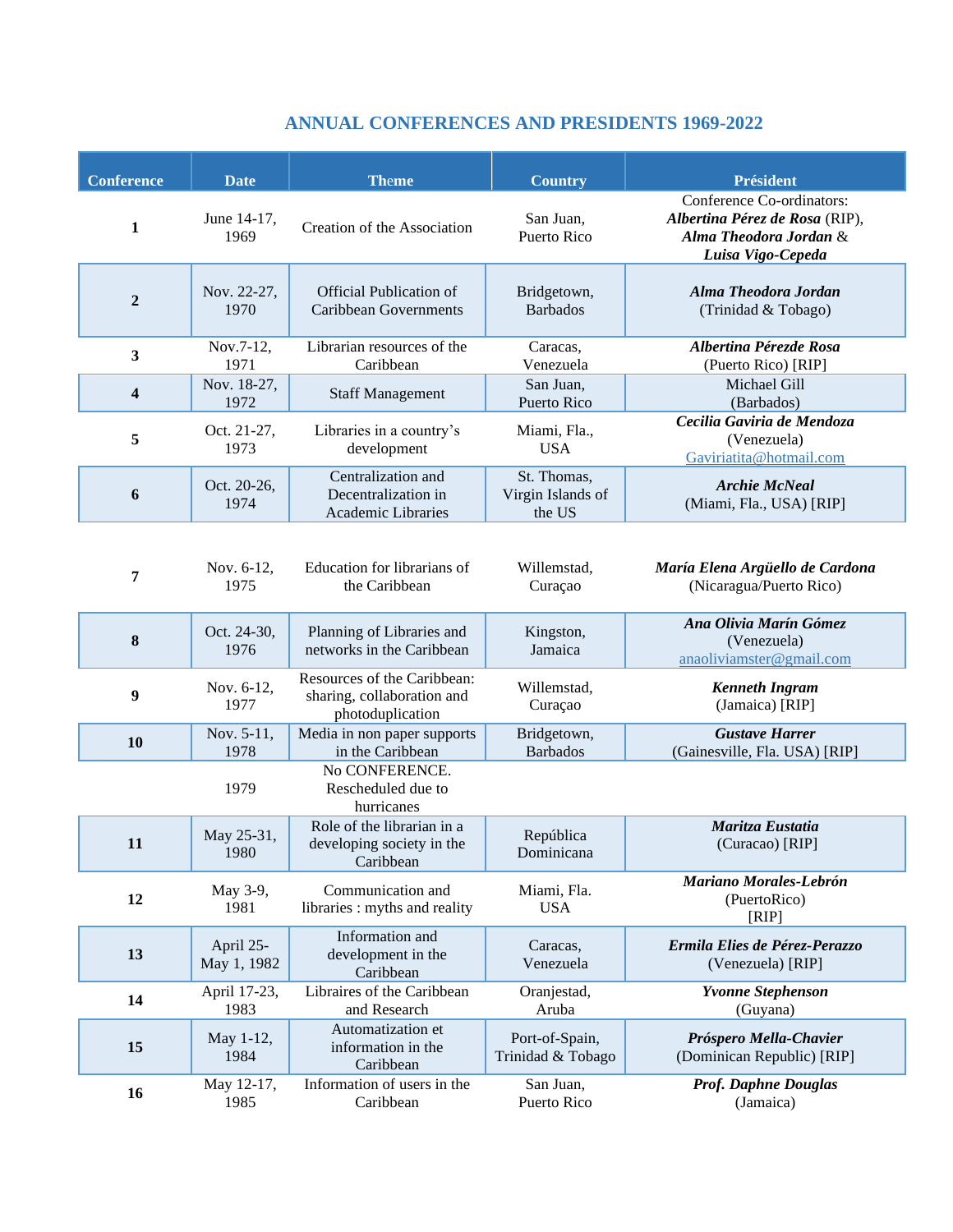| 17 | May 4-10,<br>1986   | Continuing education of<br>librarians in the Caribbean                                          | St. Croix,<br>Virgin Islands of<br>the US | Marie-Françoise<br>Bernabé<br>(Martinique)<br>mariefbernabe@gmail.com    |
|----|---------------------|-------------------------------------------------------------------------------------------------|-------------------------------------------|--------------------------------------------------------------------------|
| 18 | May 10-15,<br>1987  | Caribbean Collections:<br>crisis management $-$<br>Stategies for libraries                      | Miami, Fla.,<br><b>USA</b>                | <b>Alice Van Romondt</b><br>(Aruba)                                      |
| 19 | May 15-20,<br>1988  | <b>Information Technologies:</b><br>Computer and<br>communication in the<br>Caribbean           | Fort-de-France,<br>Martinique             | Albertina Jefferson<br>(Jamaica)<br>Aajeffers@yahoo.com                  |
| 20 | Apr. 23-29,<br>1989 | Universal Access to<br>information : a Caribbean<br>perspective : trends and<br>questions       | Kingston,<br>Jamaica                      | Neida Pagán- Jiménez<br>(PuertoRico)                                     |
|    | 1990                | No CONFERENCE                                                                                   |                                           |                                                                          |
| 21 | May 19-25,<br>1991  | The book in the Caribbean<br>Production and distribution                                        | Caracas, Venezuela                        | <b>Wilfrid Bertrand</b><br>(Haiti)<br>bertrandlouissaint@gmaqil.com      |
| 22 | May 17-23,<br>1992  | Resources management in<br>libraries and research<br>centers of the Caribbean                   | Port-of-Spain,<br>Trinidad & Tobago       | <b>Blanca Hodge</b><br>(St. Maarten)<br>blastrhodge@gmail.com            |
| 23 | May 23-29,<br>1993  | In formation Perspectives<br>for Systems and Services of<br>the Caribbean                       | Bridgetown,<br><b>Barbados</b>            | <b>Esahack Mohammed</b><br>(Trinidad & Tobago)                           |
| 24 | Apr. 24-30,<br>1994 | Diversity and Information in<br>the Caribbean : Systems and<br>services                         | Oranjestad,<br>Aruba                      | Arturo Fernández-Ortiz<br>(Puerto Rico)<br>afernand@coqui.net            |
| 25 | June 4-10,<br>1995  | Challenges to information<br>access in the<br>Caribbean : Visibility,<br>resources and services | San Juan,<br>Puerto Rico                  | <b>Shirley Yearwood</b><br>(Barbados)<br>syearwood jackman@hotmail.com   |
| 26 | May 19-25,<br>1996  | Partnerships in information<br>delivery, linking the past,<br>the present and the future.       | St. Maarten                               | Willamae Johnson<br>(Bahamas)<br>wmjbs@yahoo.com                         |
| 27 | May 17-24,<br>1997  | Information Systems for a<br>sustainable development                                            | Santo Domingo,<br>Dominican<br>Republic   | <b>Odille Broussillon</b><br>(Guadeloupe)<br>odille.broussillon@cg971.fr |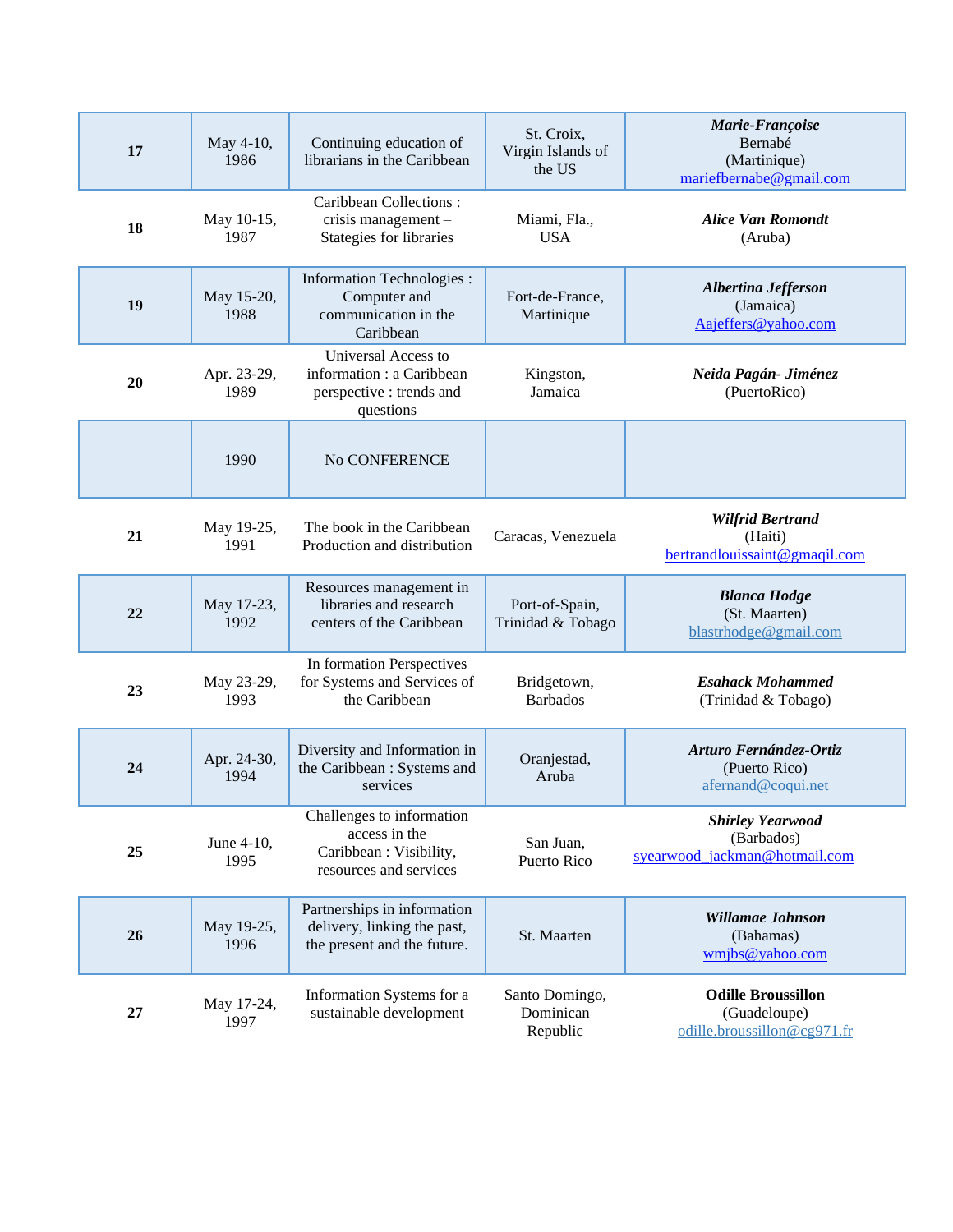| 28 | May 16-24,<br>1998         | Resource sharing :<br>Commons goals,<br>cooperation strategies for a<br>new era                                        | Miami, Fla.,<br><b>USA</b>          | <b>Sam Boldrick</b><br>(Miami, Fl, USA)<br>boldricksj@mdpls.org                            |
|----|----------------------------|------------------------------------------------------------------------------------------------------------------------|-------------------------------------|--------------------------------------------------------------------------------------------|
| 29 | June 7-12,<br>1999         | <b>Information Services within</b><br>and outside the library.<br>Meeting in the cyberspace.                           | Oranjestad,<br>Aruba                | Jorge Encarnación<br>(PuertoRico)<br>encarn@prw.net                                        |
| 30 | June 4-10,<br>2000         | The Caribbean Library at<br>the start of the new<br>millennium                                                         | <b>Bahamas</b>                      | <b>Stephney Ferguson</b><br>(Jamaica)                                                      |
| 31 | May 27-<br>June 2,<br>2001 | Information Science with<br>the new millennium<br>paradigm: revolution and<br>knowledge of information<br>technologies | La Habana,<br>Cuba                  | Lucero Arboledade Roa<br>(DominicanRepublic)<br>lucero@intec.edu.do                        |
| 32 | May 27-<br>June 2,<br>2002 | The new libraries.com<br>Develop skills, issues of<br>community development                                            | Ocho Rios,<br>Jamaica               | Elizabeth Watson<br>(Barbados)<br>e_f_watson@yahoo.com                                     |
| 33 | June 1-7,<br>2003          | Developing training and<br>knowledge communities in<br>the Caribbean: an<br>experience without borders                 | San Juan,<br>Puerto Rico            | Luisa Vigo-Cepeda<br>(PuertoRico)<br>luisa.vigo@upr.edu<br>executivesecretariat@acuril.org |
| 34 | May 23-29,<br>2004         | Electronic Information in<br>the Caribbean : trends and<br>issues                                                      | Port-of-Spain,<br>Trinidad & Tobago | <b>Shamin Renwick</b><br>(Trinidad & Tobago)<br>shamin.renwick@sta.uwi.edu                 |
| 35 | June 5-10,<br>2005         | Identifying needs in<br>information to provide a<br>public access to knowledge                                         | Fort-de-France,<br>Martinique       | <b>Anique Sylvestre</b><br>(Martinique)<br>asylvestre@voila.fr                             |
| 36 | May 28-<br>June 2,<br>2006 | Information and human<br>rights : Cultural and social<br>aspect in an information<br>society                           | Oranjestad,<br>Aruba                | <b>Astrid Britten</b><br>(Aruba)<br>a.britten@bibliotecanacional.aw                        |
| 37 | June 2-9,<br>2007          | Access to information for<br>all : an inalienable right for<br>all                                                     | San Juan,<br><b>Puerto Rico</b>     | Pedro Padilla-Rosa<br>(Puerto Rico)<br>$[RIP]_$                                            |
| 38 | June 1-6.<br>2008          | E-librarian : Ideas,<br>Innovation and Inspiration                                                                     | Montego Bay,<br>Jamaica             | <b>Adele Merritt Bernard</b><br>(Jamaica)<br>adelemb@gmail.com                             |
| 39 | June 1-5,<br>2009          | The future of libraries in the<br>framework of sustainable<br>development                                              | Gosier,<br>Guadeloupe               | <b>Bea Bazile</b><br>(Guadeloupe)<br>bea.baz@gmail.com                                     |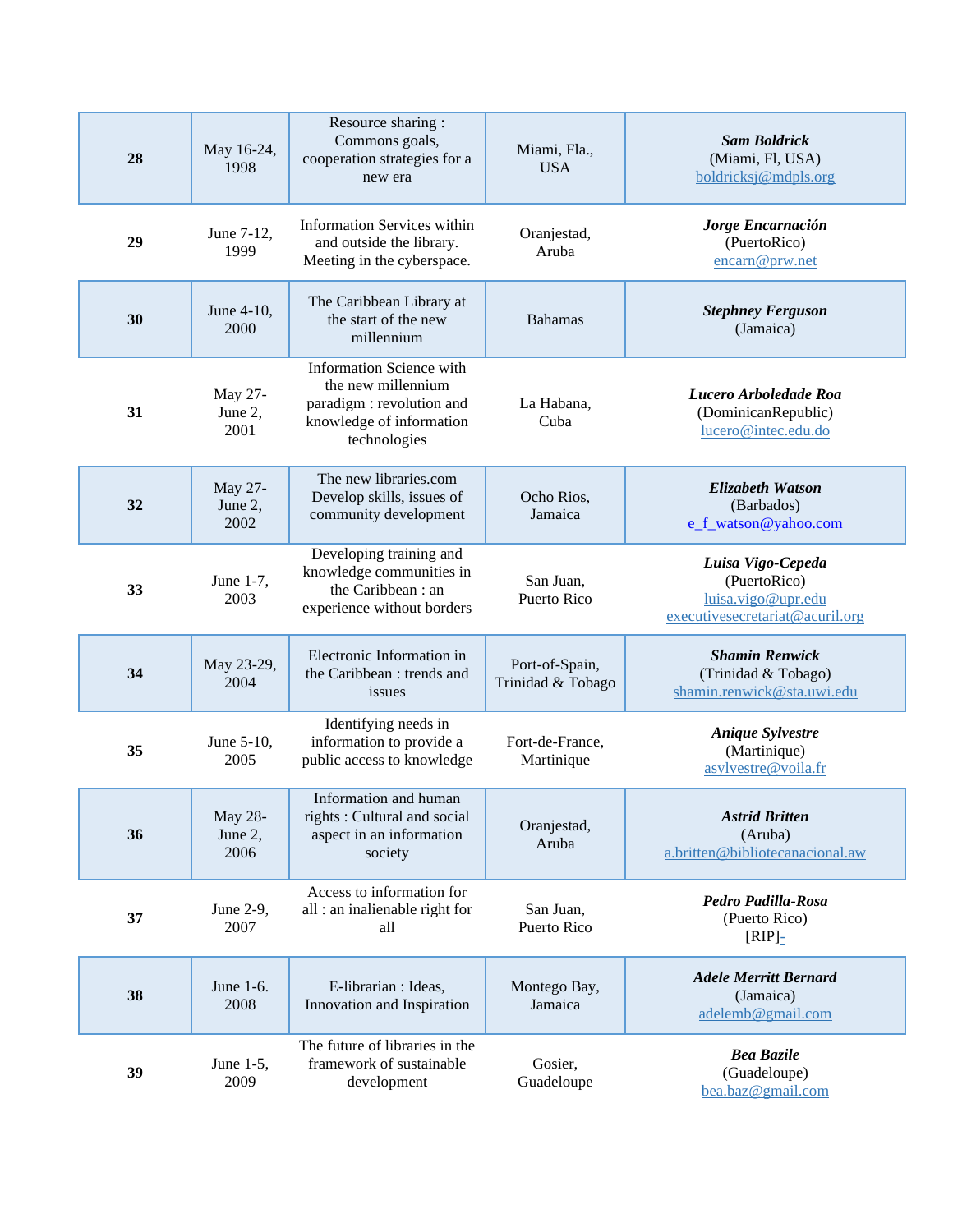| 40 | June 6-12,<br>2010        | Innovation and Impact<br>of information in the<br>Caribbean: Evidence Based<br>practice for information<br>specialists                                                                                                          | Santo Domingo,<br>Dominican<br>Republic | Carmen Margarita Santos-Corrada<br>(Puerto Rico)<br>carmensantos.corrada@gmail.com |
|----|---------------------------|---------------------------------------------------------------------------------------------------------------------------------------------------------------------------------------------------------------------------------|-----------------------------------------|------------------------------------------------------------------------------------|
| 41 | May 30-<br>June 3<br>2011 | The role of libraries and<br>archives in risk and disaster<br>and preparedness                                                                                                                                                  | Tampa, Fla.,<br><b>USA</b>              | <b>Ardis Hanson</b><br>(USA)                                                       |
| 42 | June $4-8$<br>2012        | 365 doors open on new<br>technologies : Economic,<br>cultural, social and political<br>impacts                                                                                                                                  | Pétion-ville,<br>Haïti                  | <b>Francoise Beaulieu Thybulle</b><br>(Haïti)                                      |
| 43 | June 9-14<br>2013         | Knowledge territories:<br><b>Exploring Commons</b><br>Environments for Learning,<br>Research, Creativity<br>and Productivity in<br>Libraries, Archives and<br>Museums in the Caribbean                                          | San Juan<br>Puerto Rico                 | <b>Cindy Jimenez Vera</b><br>(Puerto Rico)                                         |
| 44 | June $8-12$<br>2014       | Libraries, archives and<br>museums: gateways to<br>information literacy and<br>cultural heritage                                                                                                                                | Nassau,<br><b>Bahamas</b>               | <b>Dorcas Bowler</b><br>(Bahamas)                                                  |
| 45 | June 7-11<br>2015         | Collaborative continuing<br>education: Learn, Act and<br>Inspire.<br>Professional and Personal<br><b>Development Opportunities</b><br>For Lifelong Learning in<br>Libraries, Archives and<br><b>Museums</b><br>in the Caribbean | Paramaribo,<br>Suriname                 | Jane W. Smith<br>(Suriname)                                                        |
| 46 | June 5-9<br>2016          | Leadership: a bridge<br>between tradition and<br>innovation in Libraries,<br>museums and archives of<br>the Caribbean                                                                                                           | Petion-Ville,<br>Haiti                  | Elizabeth Pierre-Louis Augustin<br>(Haiti)<br>epierrelouis@fokal.org               |
| 47 | June 4-8<br>2017          | Multidisciplinary Research<br>in the Caribbean: A<br>Collaborative Approach                                                                                                                                                     | San Juan, Puerto<br>Rico                | Héctor Rubén Sanchez-Fernández<br>(Puerto Rico)                                    |
| 48 | June 3-7,<br>2018         | Open Access in Caribbean<br>Libraries, Archives and<br>Museums: Opportunities,<br><b>Challenges and Future</b><br>Directions                                                                                                    | Santo Domingo,<br>Dominican<br>Republic | <b>Kumaree Ramtahal</b><br>(Trinidad and Tobago)<br>Kumaree.Ramtahal@sta.uwi.edu   |